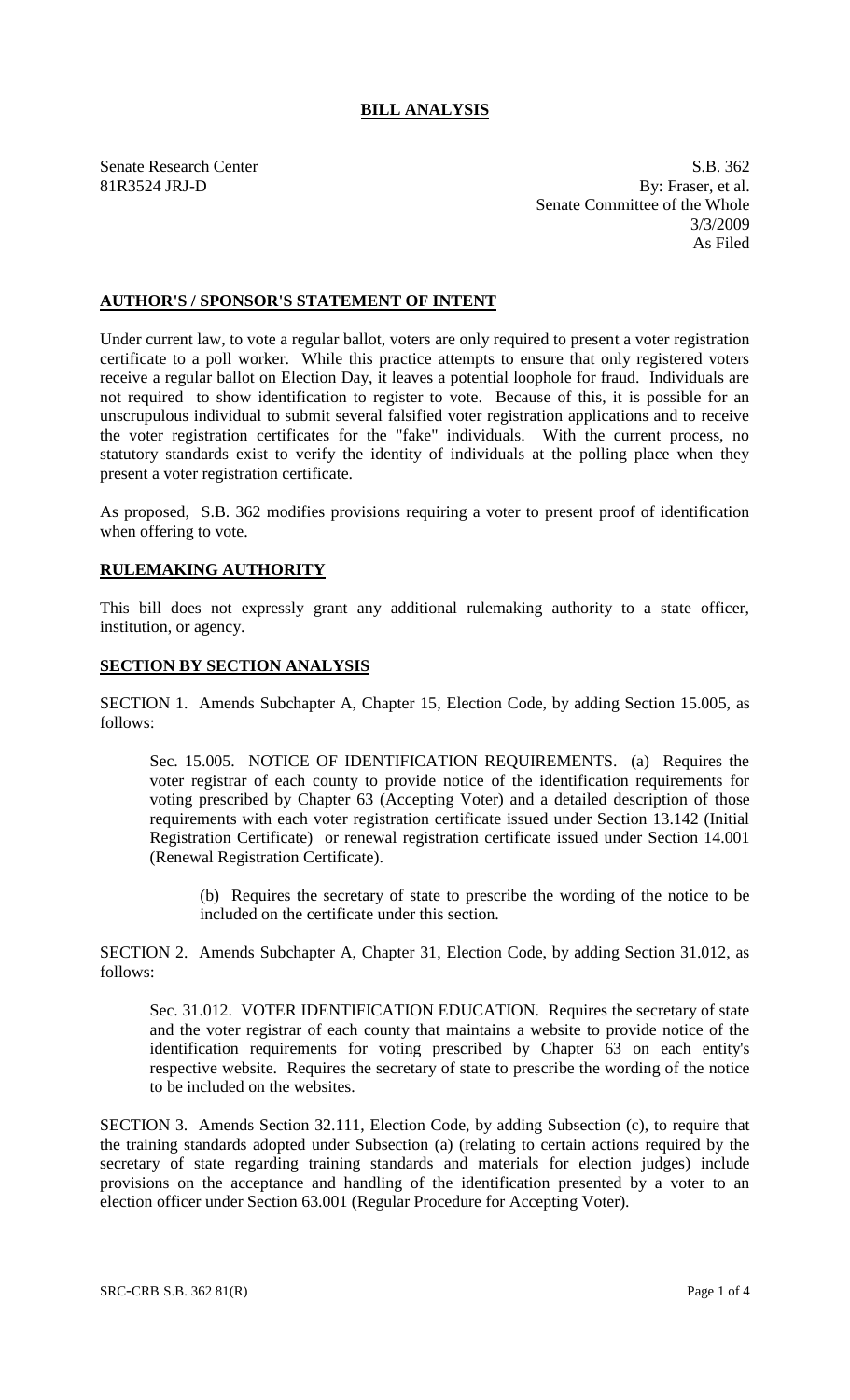SECTION 4. Amends Section 32.114(a), Election Code, to require each election clerk to complete the part of the training program relating to the acceptance and handling of the identification presented by a voter to an election officer under Section 63.001.

SECTION 5. Amends Chapter 62, Election Code, by adding Section 62.016, as follows:

Sec. 62.016. NOTICE OF ACCEPTABLE IDENTIFICATION OUTSIDE POLLING PLACES. Requires the presiding judge to post in a prominent place on the outside of each polling location a list of the acceptable forms of photographic and nonphotographic identification. Requires that the notice and list be printed using a font that is at least 24 point.

SECTION 6. Amends Section 63.001, Election Code, by amending Subsections (b), (c), (d), and (f) and adding Subsection (g), as follows:

(b) Requires a voter, on offering to vote, to present to an election officer at the polling place, the voter's voter registration certificate and either one form of identification listed in Section 63.0101(a), or two different forms of identification listed in Section 63.0101(b). Makes a nonsubstantive change.

(c) Requires an election officer, on presentation of the documentation required by Subsection (b), rather than a registration certificate, to determine whether the voter's name on the registration certificate is on the list of registered voters for the precinct.

(d) Requires that the voter be accepted for voting if the voter's name is on the precinct list of registered voters and the voter's identity can be verified from the documentation presented under Subsection (b).

(f) Requires the election officer, after determining whether to accept the voter, to return the voter's documentation, rather than registration certificate, to the voter.

(g) Authorizes the voter, if the requirements for identification prescribed by Subsection (b) are not met, to be accepted for provisional voting only under Section 63.011 (Provisional Voting). Requires an election officer to inform a voter who is not accepted for voting under this section of the voter's right to cast a provisional ballot under Section 63.011.

SECTION 7. Amends Section 63.006(a), Election Code, to require that a voter who, when offering to vote, presents a voter registration certificate indicating that the voter is currently registered in the precinct in which the voter is offering to vote, but whose name is not on the precinct list of registered voters, be accepted for voting if the voter's identity can be verified from the documentation presented under Section 63.001(b).

SECTION 8. Amends Section 63.007(a), Election Code, to require that a voter who, when offering to vote, presents a voter registration certificate indicating that the voter is currently registered in a different precinct from the one in which the voter is offering to vote, and whose name is not on the precinct list of registered voters, be accepted for voting if the voter's identity can be verified from the documentation presented under Section 63.001(b) and the voter executes an affidavit stating certain information.

SECTION 9. Amends Section 63.008(a), Election Code, to require that a voter who does not present a voter registration certificate when offering to vote, but whose name is on the list of registered voters for the precinct in which the voter is offering to vote, be accepted for voting if the voter executes an affidavit stating that the voter does not have the voter's voter registration certificate in the voter's possession at the polling place at the time of offering to vote and the voter's identity can be verified from the identification presented under Section 63.001(b). Deletes existing text requiring the voter to present proof of identification in a form described by Section 63.0101.

SECTION 10. Amends Section 63.0101, Election Code, as follows: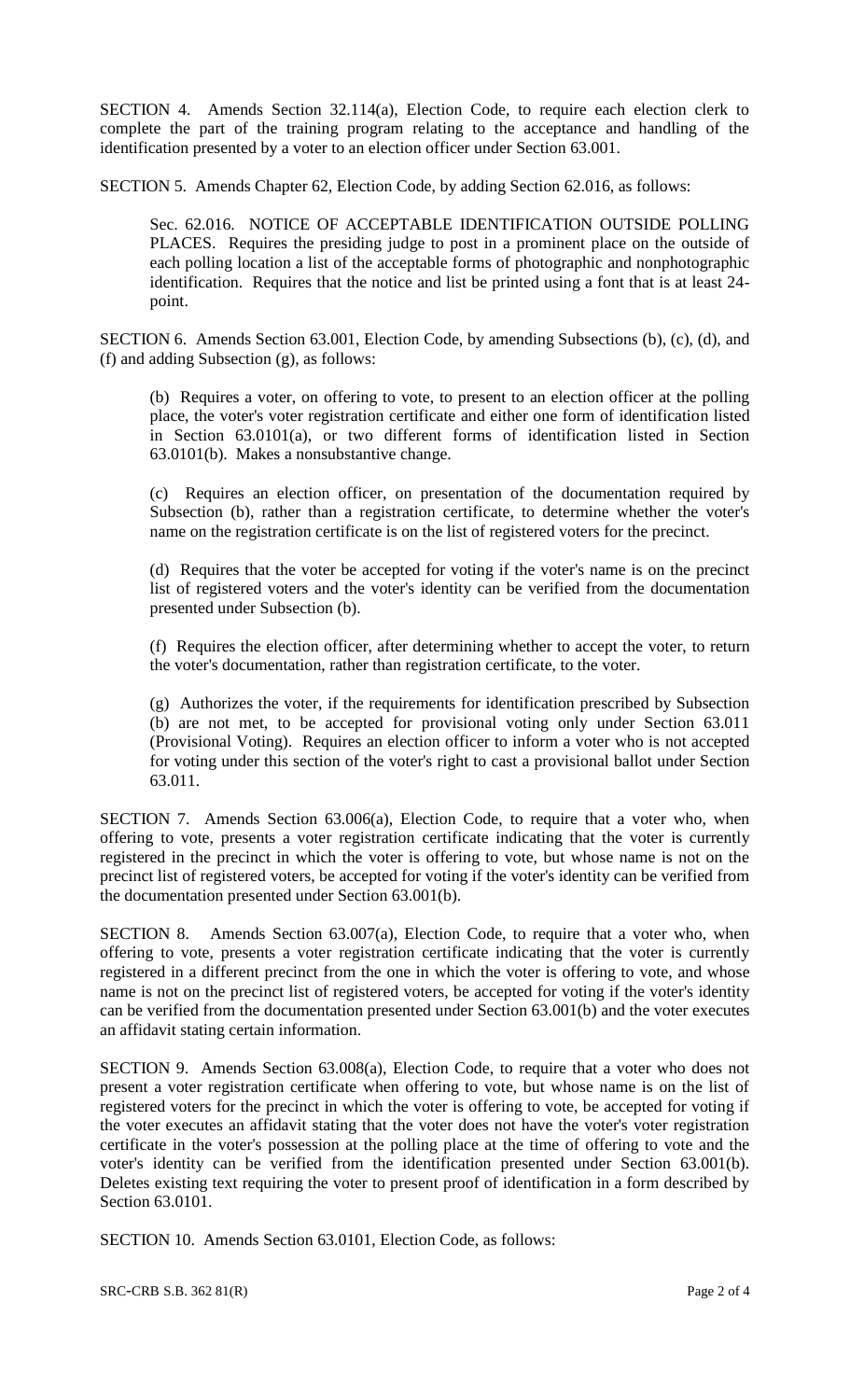Sec. 63.0101. DOCUMENTATION OF PROOF OF IDENTIFICATION. (a) Creates Subsection (a) from existing text. Provides that the following documentation is an acceptable form of photo identification, rather than is acceptable as proof of identification, under this chapter:

(1) a driver's license or personal identification card issued to the person by the Department of Public Safety that has not expired or that expired no earlier than two years before the date of presentation. Deletes existing text relating to a similar document issued to the person by an agency of another state, regardless of whether the license or card has expired;

(2) a United States military identification card that contains the person's photograph, rather than a form of identification containing the person's photograph that establishes the person's identity;

(3) a United States citizenship certificate, rather than citizenship papers, issued to the person that contains the person's photograph. Deletes existing text relating to a birth certificate or other document confirming birth that is admissible in a court of law and establishes the person's identity;

(4) a United States passport issued to the person;

(5) a license to carry a concealed handgun issued to the person by the Department of Public Safety. Deletes existing text relating to official mail addressed to the person by name from a governmental entity; or

(6) a valid identification card that contains the person's photograph and is issued by an agency or institution of the federal government; or an agency, institution, or political subdivision of this state.

Makes nonsubstantive changes.

(b) Provides that the following documentation is acceptable as proof of identification under this chapter:

(1) a copy of a current utility bill, bank statement, government check, paycheck, or other government document that shows the name and address of the voter;

(2) official mail addressed to the person by name from a governmental entity;

(3) a certified copy of a birth certificate or other document confirming birth that is admissible in a court of law and establishes the person's identity;

(4) United States citizenship papers issued to the person;

(5) an original or certified copy of the person's marriage license or divorce decree;

(6) court records of the person's adoption, name change, or sex change;

(7) an identification card issued to the person by a governmental entity of this state or the United States for the purpose of obtaining public benefits, including veteran's benefits, Medicaid, or Medicare;

(8) a temporary driving permit issued to the person by the Department of Public Safety;

(9) a pilot's license issued to the person by the Federal Aviation Administration or another authorized agency of the United States;